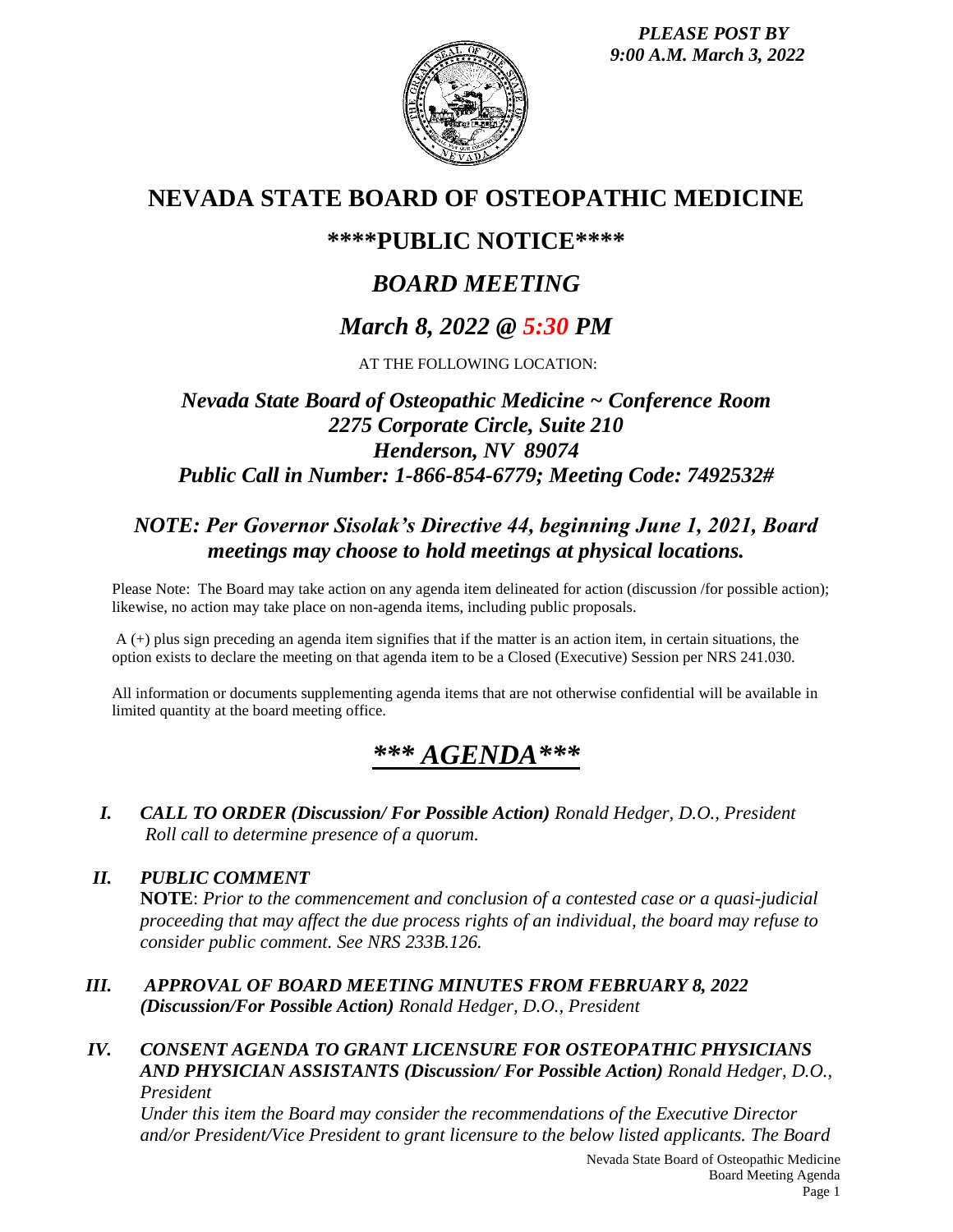*may remove any applicant's name from the consent motion but may not discuss the contents of the application for licensure without the applicant present following proper notice pursuant to the open meeting law.*

#### *Osteopathic Physician Name Specialty*

*Willie Bruce, D.O. Emergency Medicine Whitney Call, D.O. Dermatology Samir Hage, D.O. OB/GYN Michael Kidon, D.O. Emergency Medicine Joshua Moore, D.O. Internal Medicine William Naylor, D.O. Orthopedic Surgery Madhish Patel, D.O. Orthopedic Surgery Alfred Paz, D.O. Internal Medicine Sabrina Sokolovsky, D.O. Emergency Medicine Samantha Sorgentoni, D.O. Psychiatry Jonathan Theriot, D.O. Internal Medicine Alysha Vartevan, D.O. Diagnostic Radiology Victor Yoon, D.O. General Surgery* 

*Nathaniel Dabu, PA-C Michael Allen, D.O. Samantha Delgado, PA-C Allan MacIntyre, D.O. Ariel Ikesakes, PA-C Sangeeta Wagner, D.O. Yana Jacks, PA-C Allan MacIntyre, D.O Alisha Plummer, PA-C Robert Lifferth, D.O.*

*Mohamad Fayad, D.O. Neurology, Vascular & Interventional* 

#### *Physician Assistant Supervising Physician*

*Aaron Storey, PA-C Richard Winkelmann, D.O.* 

- *V. +CONSIDERATION/APPROVAL OF SETTLEMENT AGREEMENT AND ORDER REGARDING DANA FORTE, D.O., (Discussion/For Possible Action) (Board may go into closed* session *pursuant to NRS 241.030 to move to a closed session because the discussion will have to do with this applicant's character, alleged misconduct, professional competence, or similar items). Ronald Hedger, D.O., President*
- *VI. CONSIDERATION/PROVIDE COMMENTS/ APPROVAL OF FSMB DRAFT REPORT ON DIVERSITY EQUITY AND INCLUSION IN MEDICAL REGULATION AND PATIENT CARE, (Discussion/For Possible Action) Ronald Hedger, D.O.*
- *VII. CONSIDERATION/PROVIDE COMMENTS/ APPROVAL OF IDEAS TO EXPEND BOARD FUNDS, INCLUDING PROVIDING FINANCIAL RELIEF FOR LICENSING APPLICANTS, (Discussion/For Possible Action) Carla Perlotto, PhD*

### *VIII. EXECUTIVE DIRECTOR'S REPORT*

- *a. Financial Statements*
- *b. Licensing*
- *c. Comments*
- *IX. LEGAL REPORT (Discussion/For Possible Action) by Louis Ling, Board Counsel*
- *X. LEGISLATIVE UPDATE (Discussion/For Possible Action) by Susan Fisher, Board Government Affairs/Lobbyist*
- *XI. ITEMS FOR FUTURE DISCUSSION/ACTION/UPCOMING AGENDA*